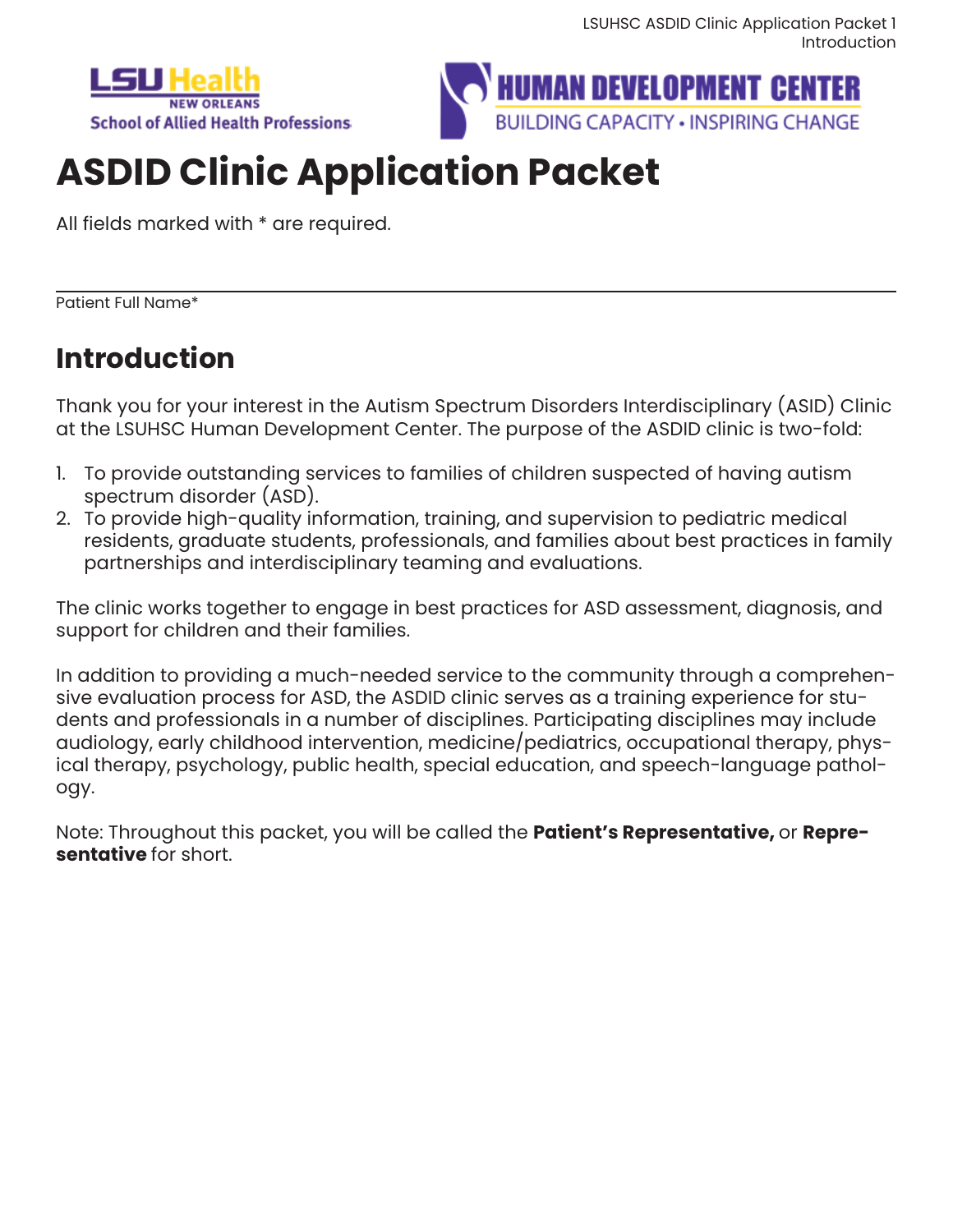## **New Patient Registration**

All fields marked with \* are required.

| Patient Full Name*               |        |
|----------------------------------|--------|
|                                  |        |
|                                  |        |
|                                  |        |
| Patient Date of Birth*           |        |
|                                  |        |
|                                  |        |
| Patient Street Address*          |        |
|                                  |        |
|                                  |        |
|                                  |        |
| $City^*$                         | State* |
|                                  |        |
|                                  |        |
|                                  |        |
| $ZIP*$                           |        |
|                                  |        |
|                                  |        |
| Phone Number                     |        |
|                                  |        |
|                                  |        |
|                                  |        |
| Representative's Full Name*      |        |
|                                  |        |
|                                  |        |
|                                  |        |
| Representative's E-mail Address* |        |
|                                  |        |
|                                  |        |
| Representative's Street Address* |        |
|                                  |        |
|                                  |        |
|                                  |        |
| $City^*$                         | State* |
|                                  |        |
|                                  |        |

ZIP\*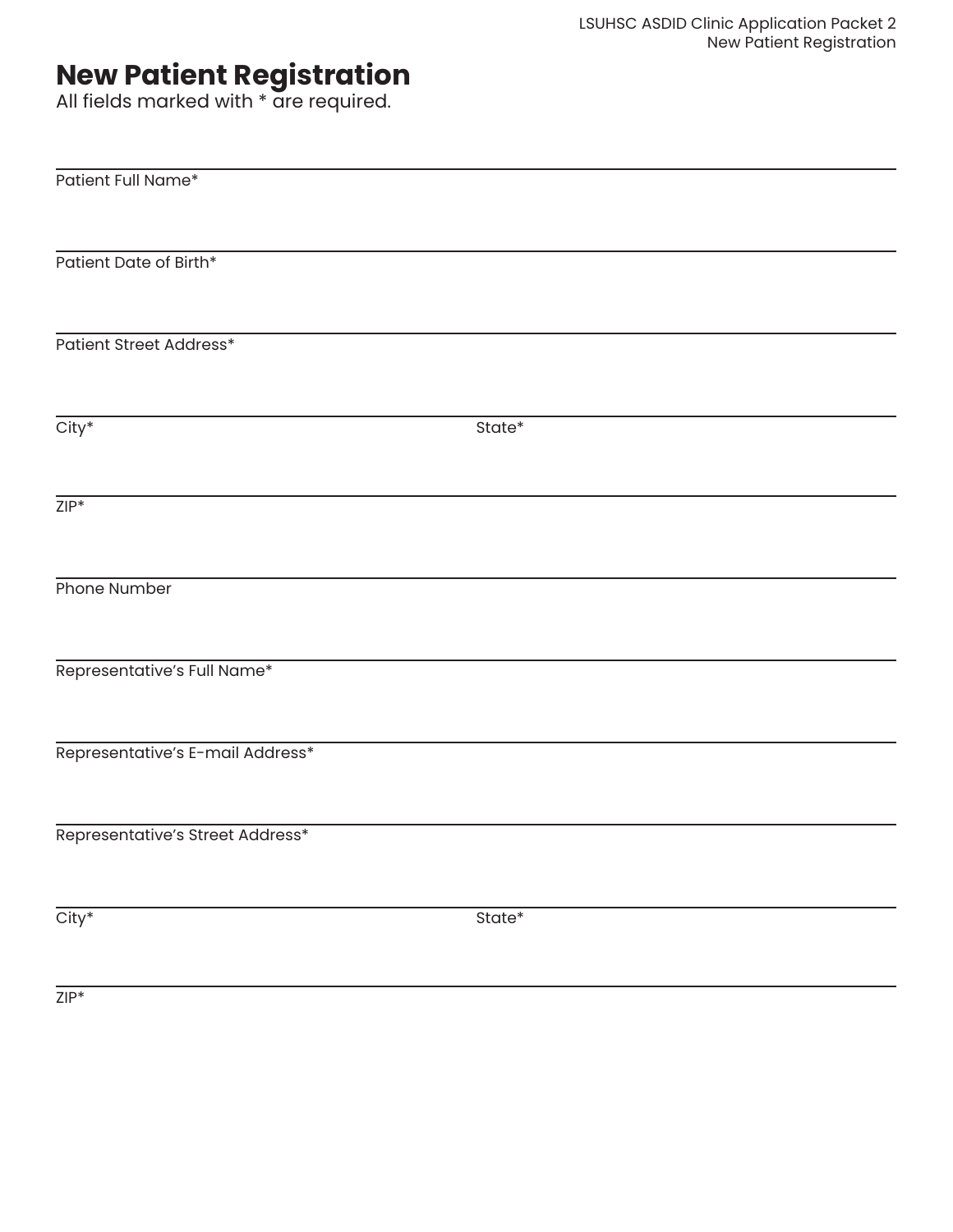Representative's Relationship to Patient (select one):

| $\Box$ Biological Parent |
|--------------------------|
| $\Box$ Adoptive Parent   |
| $\square$ Foster Parent  |
| $\square$ Guardian       |
| Other:                   |

Emergency Contact Full Name

Emergency Contact Phone Number

Emergency Contact's Relationship to Patient (select one):

| $\Box$ Biological Parent |
|--------------------------|
| $\Box$ Adoptive Parent   |
| $\Box$ Foster Parent     |
| $\Box$ Guardian          |
| Other:                   |

### **For Office Use Only**

Appointment Date

Account Number

**Clinician** 

Referring Provider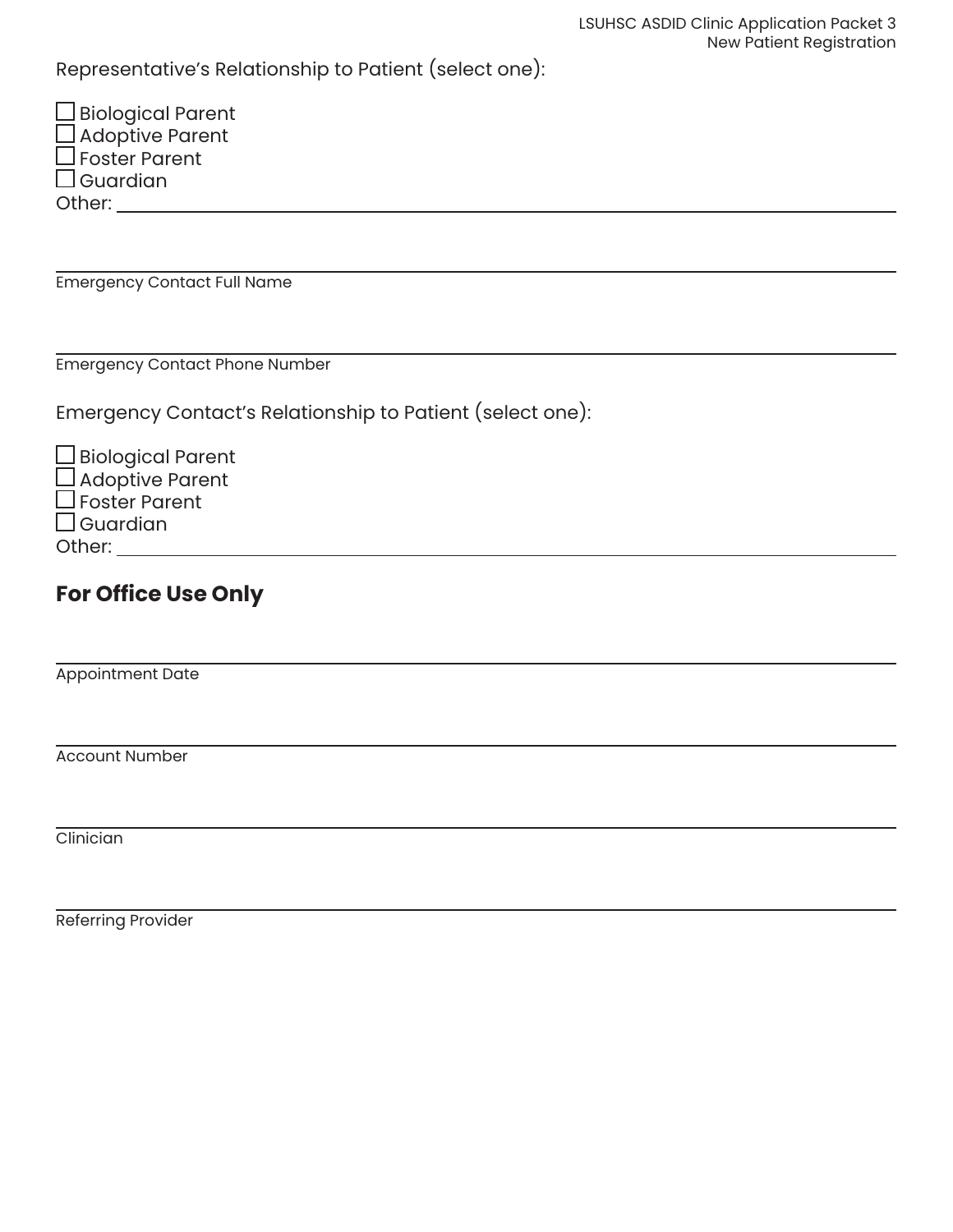## **ASDID Clinic Intake Form**

All fields marked with \* are required.

Please complete this form to the best of your ability. We recognize that you may not have the answers to all questions. If you feel that there is not enough room or that you would like to elaborate further about a particular topic, please feel free to include it at the space provided at the end of the packet. All information requested in this form is important and will allow us to provide you with the most accurate diagnosis and care plans. Thank you for taking the time to complete it. If you have questions about completing this form or the process for the clinic, please contact Cedric Dent at cdent2@lsuhsc.edu.

#### **Basic Information and Healthcare Provider**

 $\square$  Patient's parents are divorced or separated

If patient's parents are divorced or separated, do they have joint or sole responsibility for the child? (Check one)  $\Box$  Joint

 $\Box$  Sole

If sole, which parent?

With whom does the child reside?

#### **Household 1**

Household 1 is the primary household if the child does not spend equal amounts of time between two primary households.

Percent Time (50%-100%)\*

Full Name of Parent/Guardian #1\*

Full Name of Parent/Guardian #2

Names, ages, and relationship to child of all other individuals in the home: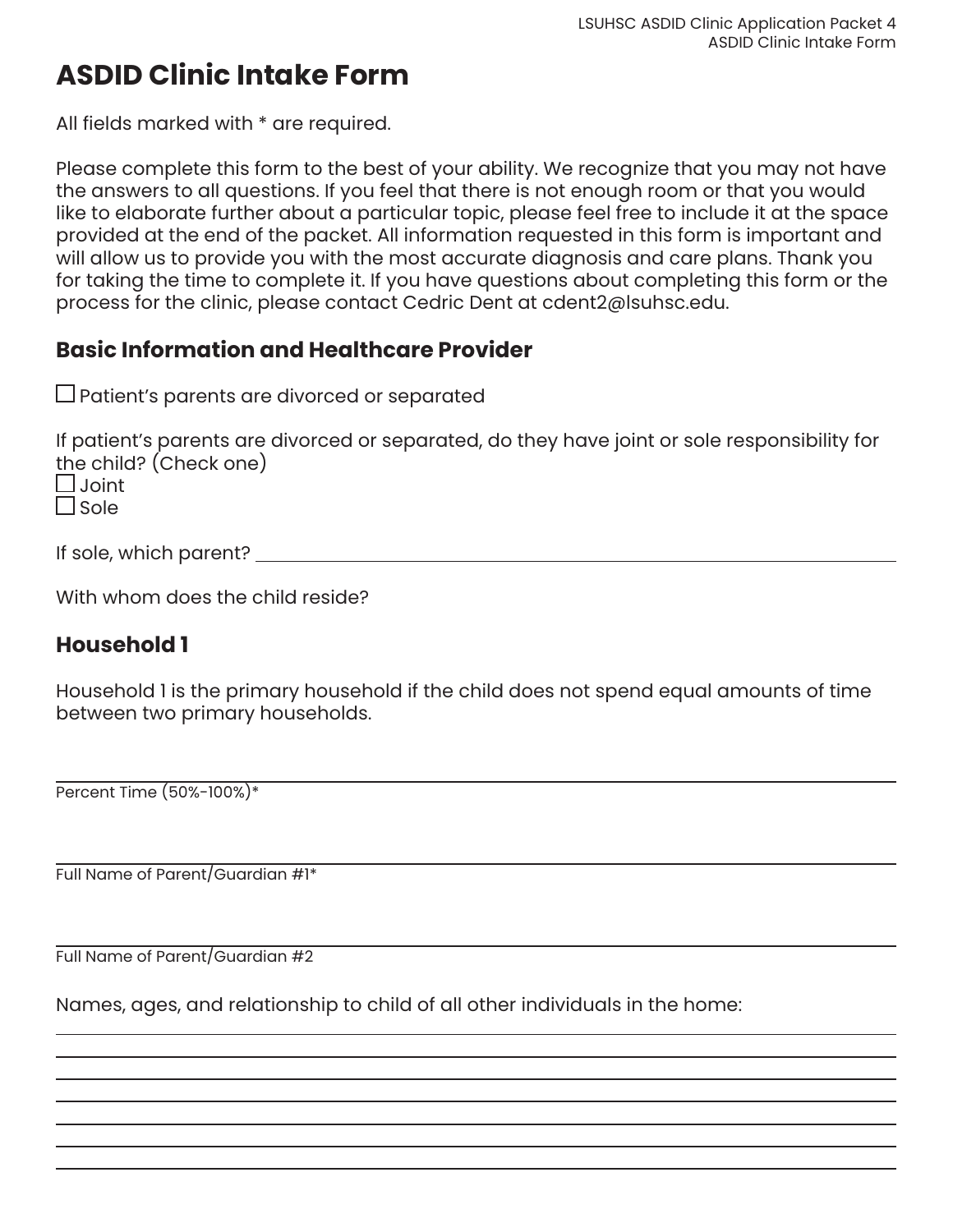#### **Household 2**

Percent Time (1%-50%)

Full Name of Parent/Guardian #1

Full Name of Parent/Guardian #2

Names, ages, and relationship to child of all other individuals in the home:

Both parents are aware that services are being requested from LSUHSC ASDID clinic

If child has a guardian *ad litem,* please provide their name

Names and ages of siblings not living with the child:

Primary language if not English

Percent time child is exposed to non-English languages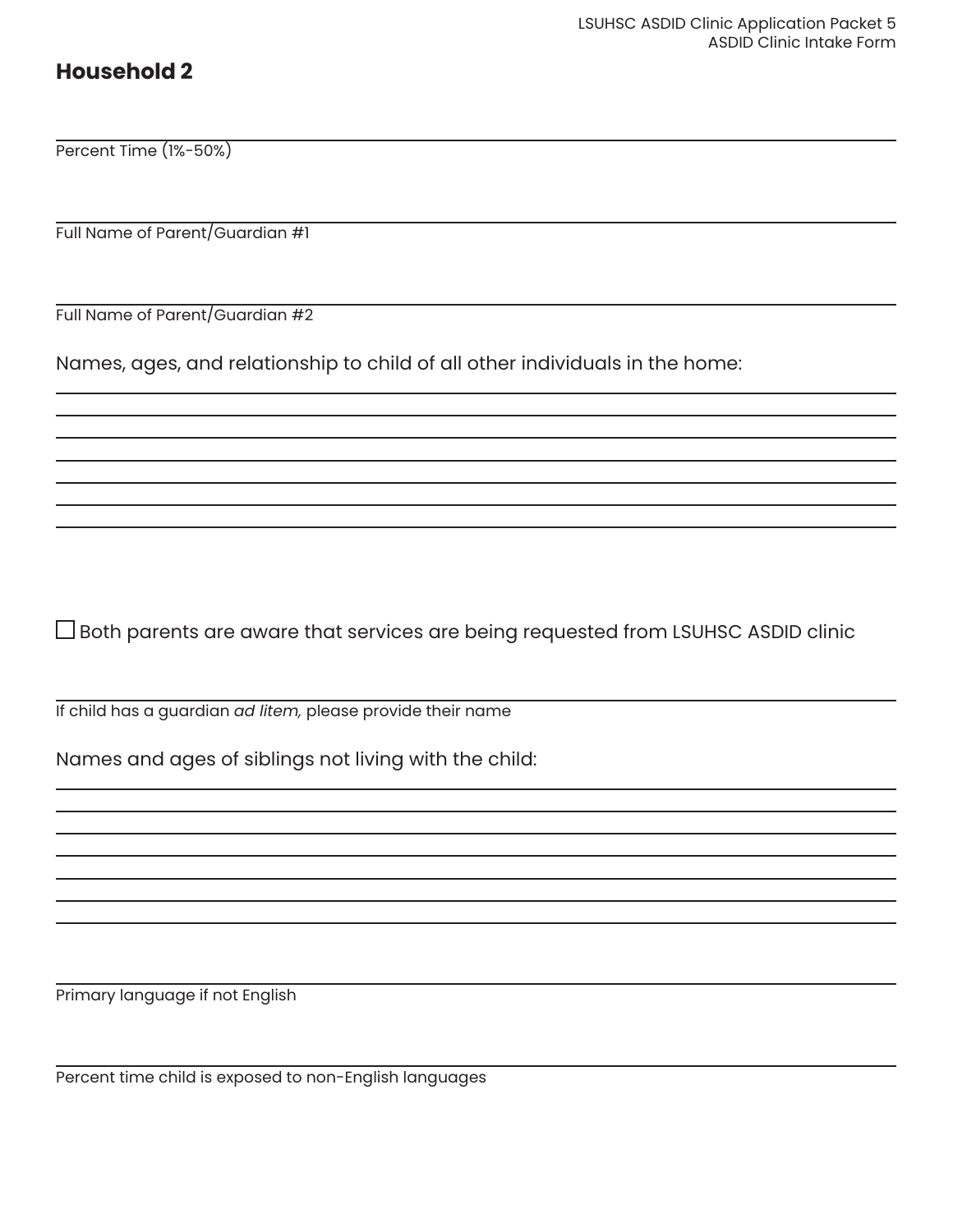| Race (from US Census List, check one):                                                                                               |
|--------------------------------------------------------------------------------------------------------------------------------------|
| $\square$ White<br>$\square$ Black or African-American                                                                               |
| $\square$ American Indian or Alaskan Native                                                                                          |
| $\square$ Asian                                                                                                                      |
| $\Box$ Native Hawaiian or Pacific Islander                                                                                           |
|                                                                                                                                      |
|                                                                                                                                      |
|                                                                                                                                      |
| Hispanic refers to cultural identification with Spain or Spanish-speaking countries. An indi-<br>vidual of any race can be Hispanic. |
| <b>Ethnicity</b>                                                                                                                     |
|                                                                                                                                      |
| —………,<br>□ Hispanic<br>□ Non-Hispanic<br>□ Prefer not to answer                                                                      |
|                                                                                                                                      |
|                                                                                                                                      |
| Primary Care Physician*                                                                                                              |
|                                                                                                                                      |
| Clinic Name*                                                                                                                         |
|                                                                                                                                      |
| Phone Number*                                                                                                                        |
|                                                                                                                                      |
| <b>Street Address</b>                                                                                                                |
|                                                                                                                                      |
| City*<br>State*                                                                                                                      |
|                                                                                                                                      |
| $ZIP^*$                                                                                                                              |
|                                                                                                                                      |
| $\square$ Patient is enrolled in school (including home school)                                                                      |
|                                                                                                                                      |
| <b>School Name</b>                                                                                                                   |
|                                                                                                                                      |
|                                                                                                                                      |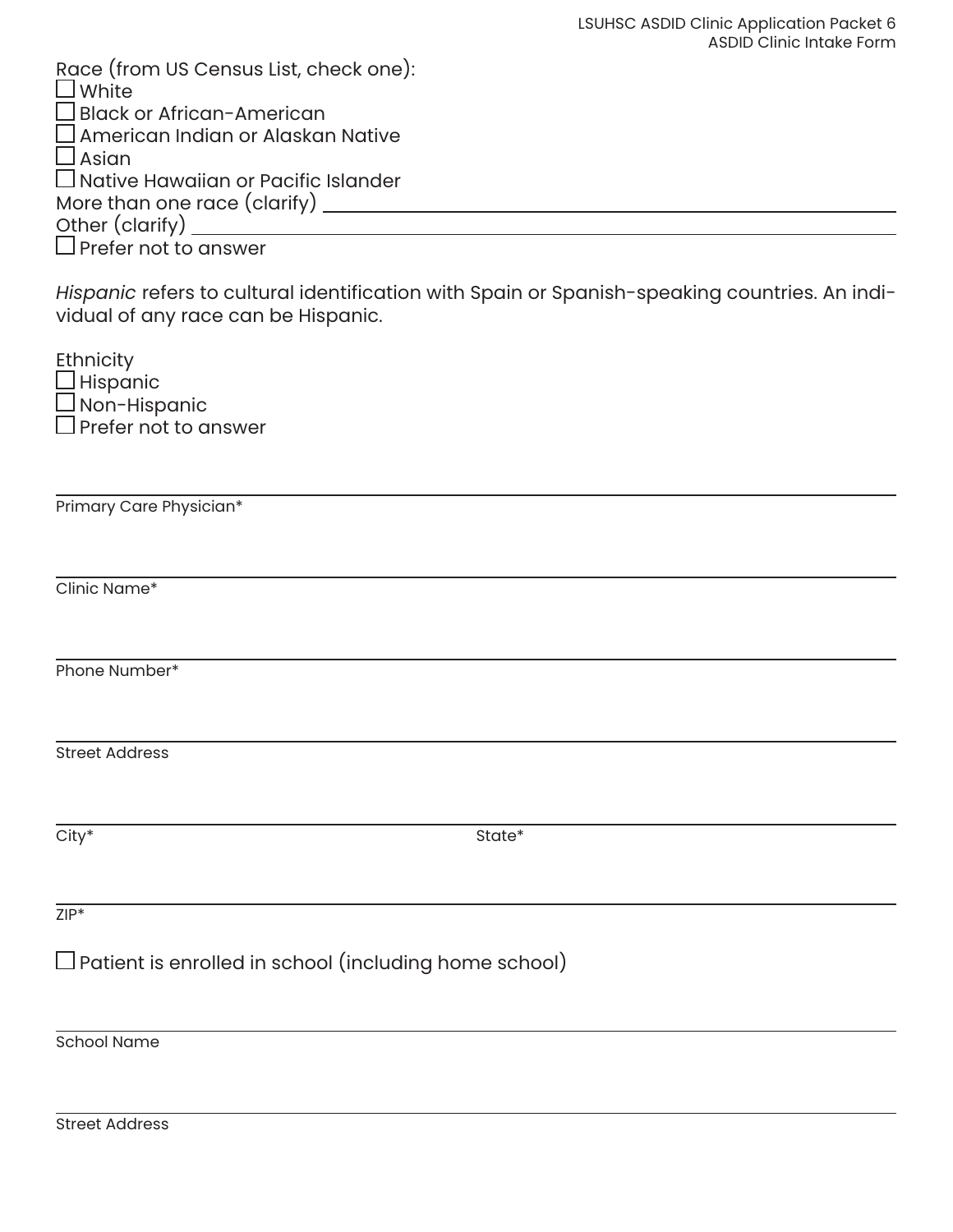School City\* State\* State\* State\* State\* State\* State\* State State State State State State State State State State State State State State State State State State State State State State State State State State State State

 $ZIP^*$ 

#### What are your primary patient concerns?

What do you hope to gain from the evaluation services provided by the ASDID Clinic?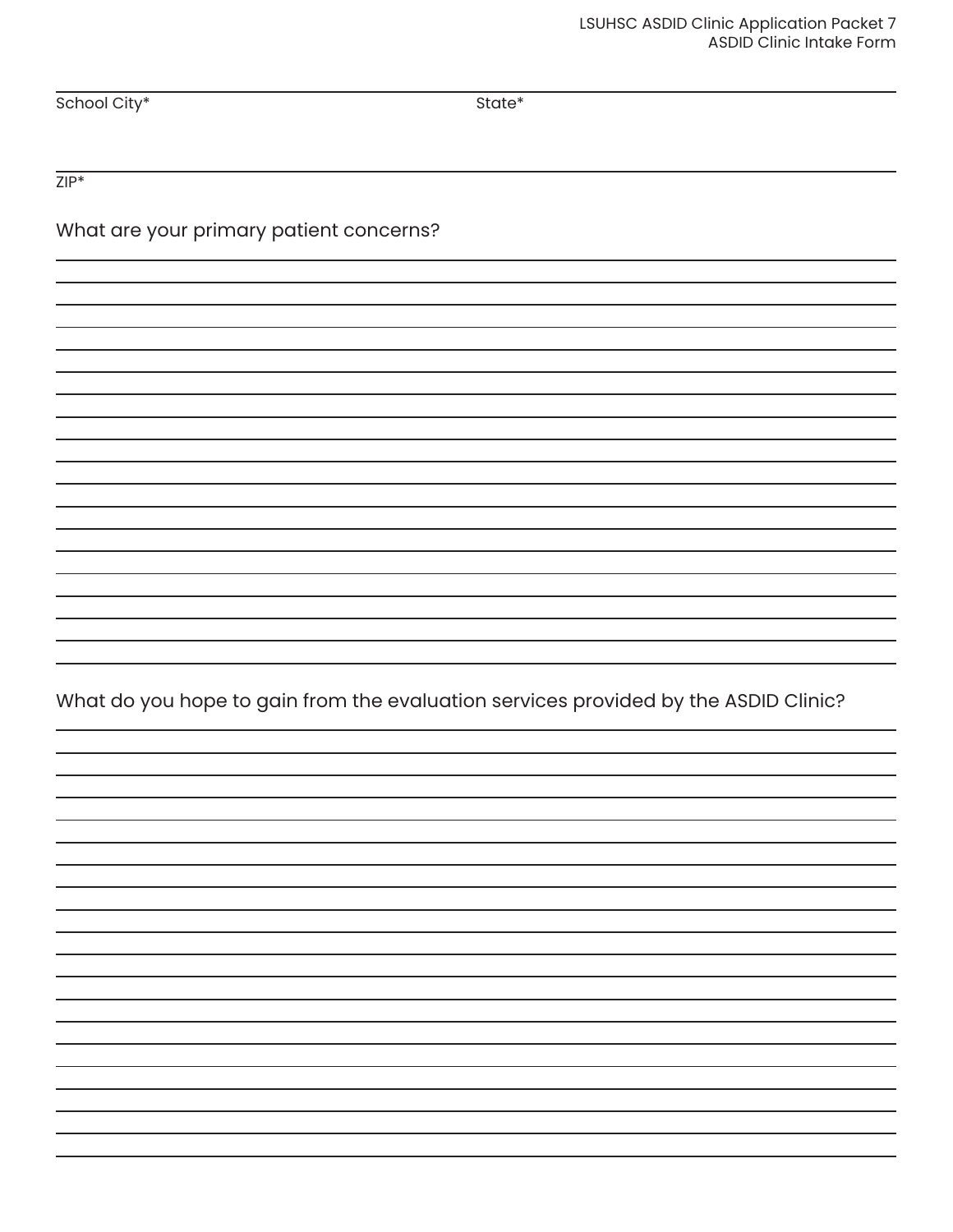## **Patient Consent for Treatment**

I do hereby voluntarily consent to such treatment as is deemed necessary by the clinician. I hereby release Louisiana State University Health Sciences Center and its personnel from any responsibilities resulting from illness, ill effect, or reaction from the treatment ordered by my physician.

#### **Patient Guarantee and Authorizations**

In consideration for and to cause Louisiana State Universi-

ty Health Sciences Center School of Allied Health Professions Clinics to treat

 (Patient Full Name) as a private patient, the undersign unconditionally guarantees of all cost charges and expenses of the Louisiana State University Health Sciences Center School of Allied Professions Clinics to apply for benefit on my behalf for covered services rendered by LSU School of Allied Health Clinics, and request all payments be made to "LSUHSC." Furthermore, I understand and agree any unpaid balance not covered by my insurance policy will be paid directly by me.

Insurance forms are mailed to (check all that apply):

 $\Box$  Employer  $\square$  Insurance Company Other (please specify):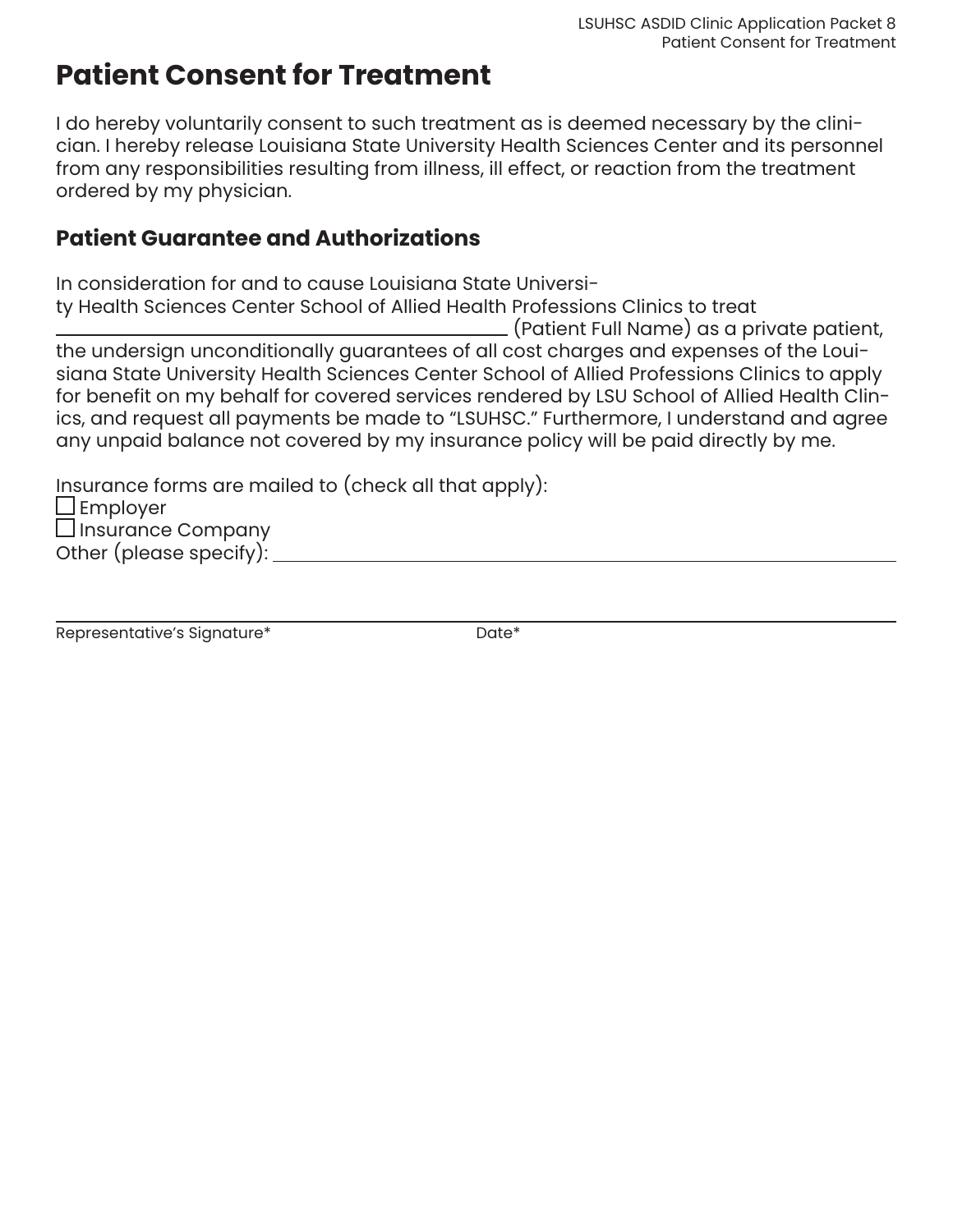## **Acknowledgement of Receipt of Notice of Privacy Practices**

I, (Representative's Full Name), acknowledge that I have received a copy of the Notice of Privacy Practices of LSUHSC New Orleans on this date.

The Notice of Privacy Practices is attached to this document at the end. It is not necessary to include it when mailing the packet.

Representative's Signature\* The Contemporal Date\*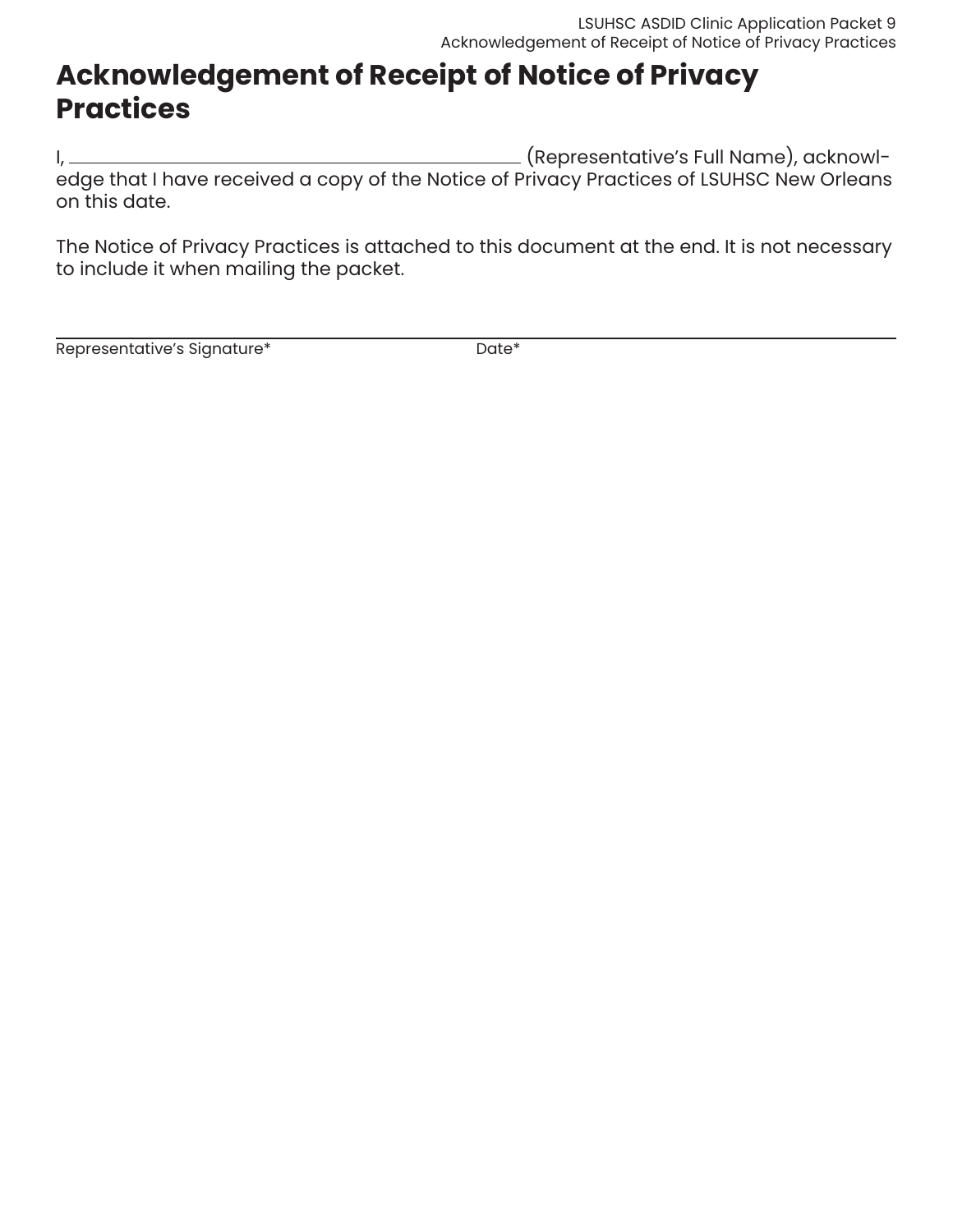## **Consent to Photograph/Videotape/Audiotape**

I give permission to Louisiana State University Health Sciences Center (LSUHSC) to photograph, videotape, or audiotape me and/or my child, (Patient Full Name), during evaluation and treatment sessions. I understand that these may be used for teaching, professional presentations or for publication. Photographs and tapes will be the property of the department and will be held in confidence. In some instances, the name of you or your child may be used.

Please indicate any restrictions below or strike out and initial any exclusions.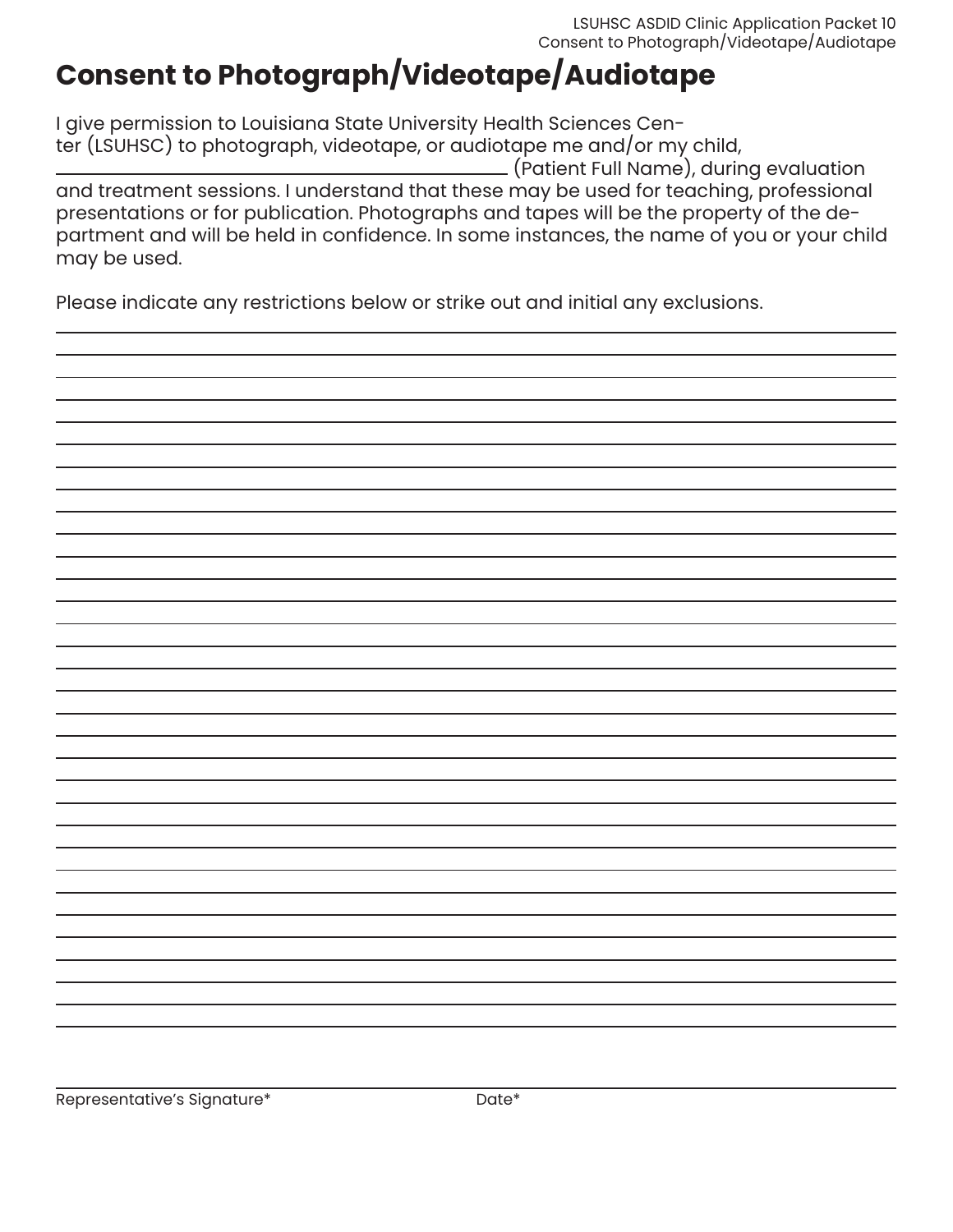## **Authorization of Release of Protected Health Information (1 of 3, From PCP)**

#### **Authority to Release Protected Health Information**

I hereby authorize (Clinic Name) to release information from the records of \_\_\_\_\_\_\_\_\_ (Patient Name) and provide such authorization to **LSUHSC Autism Spectrum Disorders Interdisciplinary Clinic.**

#### **Information to Be Released**

| Covering the Periods of Health Care from _ |                          |
|--------------------------------------------|--------------------------|
| (Birth Date) to.                           | . (One Year from Current |
| Date)                                      |                          |

- Complete health record
- History and physical exam
- Diagnosis and treatment codes
- Consultation reports
- Developmental and sensory screenings

### **Purpose of the Requested Disclosure of Protected Health Information**

The purpose is to support diagnostic evaluation and intervention planning.

### **Drug and/or Alcohol Abuse, and/or Psychiatric, and/or HIV/AIDS Records Release**

 $\Box$ I understand if my medical or billing record contains information in reference to drug and/or alcohol abuse, psychiatric care, sexually transmitted disease, hepatitis B or C testing, and/or other sensitive information, I agree to its release.\*

 $\Box$  i understand if my medical or billing record contains information in reference to HIV/ AIDS (Human Immunodeficiency Virus/Acquired Immunodeficiency Syndrome) testing and/or treatment, I agree to its release.\*

## **Right to Revoke Authorization**

Except to the extent that action has already been taken in reliance on this authorization, the authorization may be revoked at any time by submitting a written notice to **Tiffany Williams, MSW, RSW** at **LSUHSC ASDID Clinic, 411 South Prieur Street, New Orleans, LA 70112.** Unless revoked, this authorization will expire after the following date or event: **Follow-up meeting with parent or guardian approximately one month after appointment**

## **Re-disclosure**

I understand the information disclosed by this authorization may be subject to re-disclo-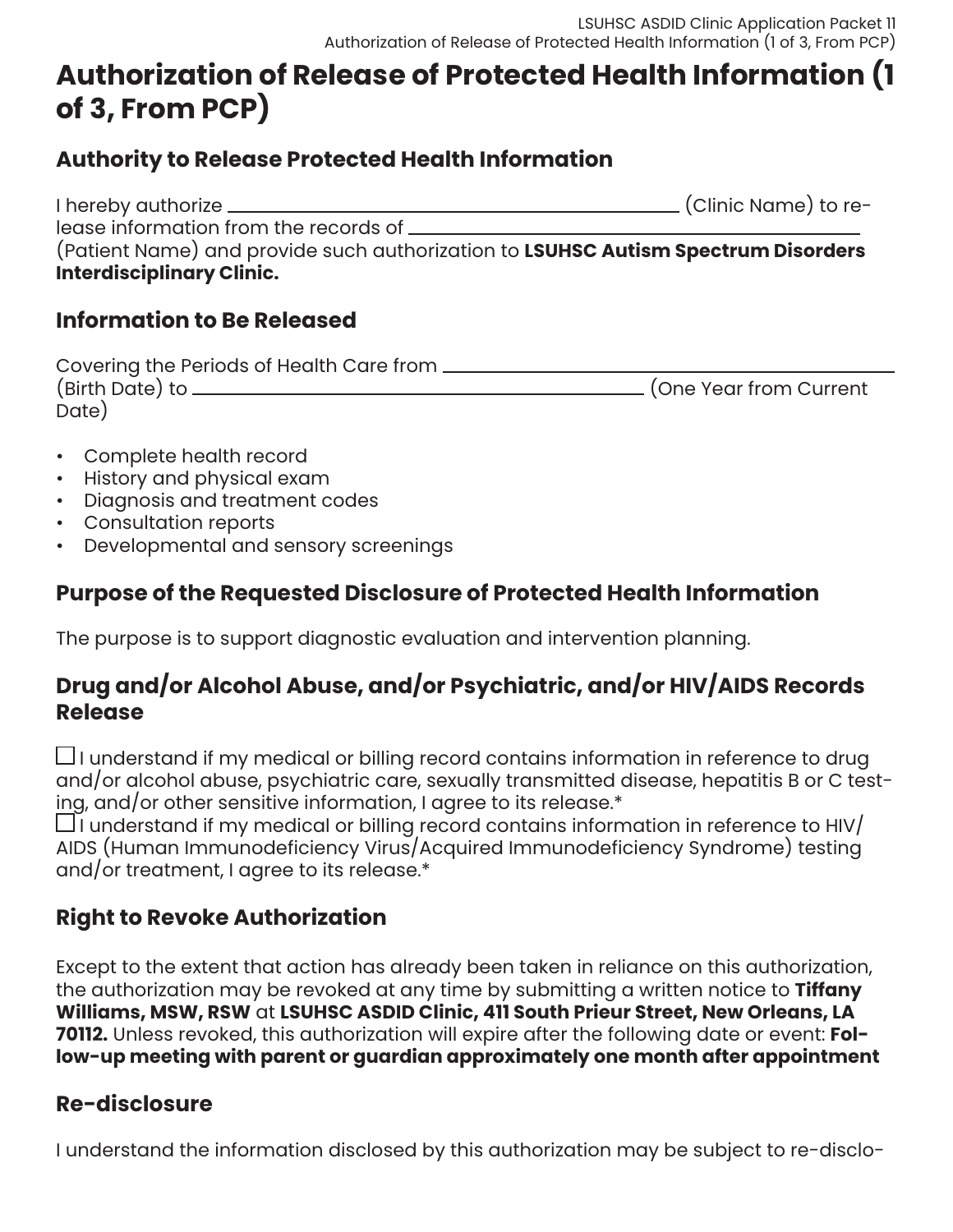sure by the recipi ent and no longer be protected by the Health Insurance Portability and Accountability Act of 1996.

#### **Signature of Patient or Personal Representative Who May Request Disclosure**

I understand that I do not have to sign this authorization, and my treatment or payment for services will not be denied if I do not sign this form. However, if health care services are being provided to me for the purpose of providing information to a third-party (e.g. fitness-for-work test), I understand that services may be denied if I do not authorize the release of information related to such health care services to the third-party. I can inspect or copy the protected health information to be used or disclosed. I hereby release and discharge LSUHSC-NO and its officers, directors, employees and students of any liability and the undersigned will hold them harmless for complying with this Authorization.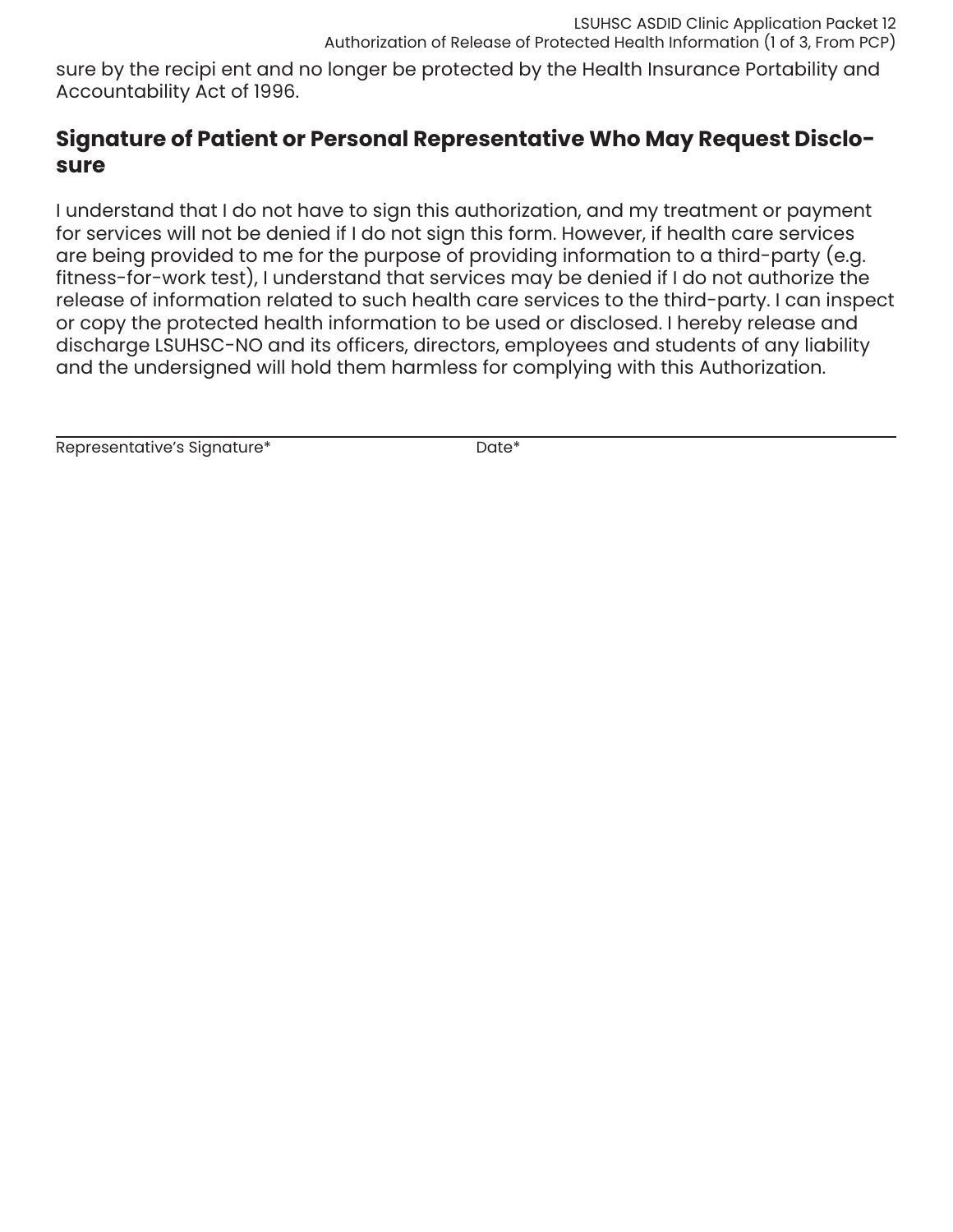## **Authorization of Release of Protected Health Information (2 of 3, From EarlySteps)**

### **Authority to Release Protected Health Information**

I hereby authorize **Louisiana EarlySteps** to release information from the records of (Patient Name) and provide such authorization to **LSUHSC Autism Spectrum Disorders Interdisciplinary Clinic.**

### **Information to Be Released**

| Covering the Periods of Health Care from. |                        |
|-------------------------------------------|------------------------|
| (Birth Date) to                           | (One Year from Current |
| Date)                                     |                        |

- Complete health record
- History and physical exam
- Diagnosis and treatment codes
- Consultation reports
- Developmental and sensory screenings

## **Purpose of the Requested Disclosure of Protected Health Information**

The purpose is to support diagnostic evaluation and intervention planning.

#### **Drug and/or Alcohol Abuse, and/or Psychiatric, and/or HIV/AIDS Records Release**

 $\Box$ I understand if my medical or billing record contains information in reference to drug and/or alcohol abuse, psychiatric care, sexually transmitted disease, hepatitis B or C testing, and/or other sensitive information, I agree to its release.\*

 $\Box$ I understand if my medical or billing record contains information in reference to HIV/ AIDS (Human Immunodeficiency Virus/Acquired Immunodeficiency Syndrome) testing and/or treatment, I agree to its release.\*

## **Right to Revoke Authorization**

Except to the extent that action has already been taken in reliance on this authorization, the authorization may be revoked at any time by submitting a written notice to **Tiffany Williams, MSW, RSW** at **LSUHSC ASDID Clinic, 411 South Prieur Street, New Orleans, LA 70112.** Unless revoked, this authorization will expire after the following date or event: **Follow-up meeting with parent or guardian approximately one month after appointment**

### **Re-disclosure**

I understand the information disclosed by this authorization may be subject to re-disclosure by the recipi ent and no longer be protected by the Health Insurance Portability and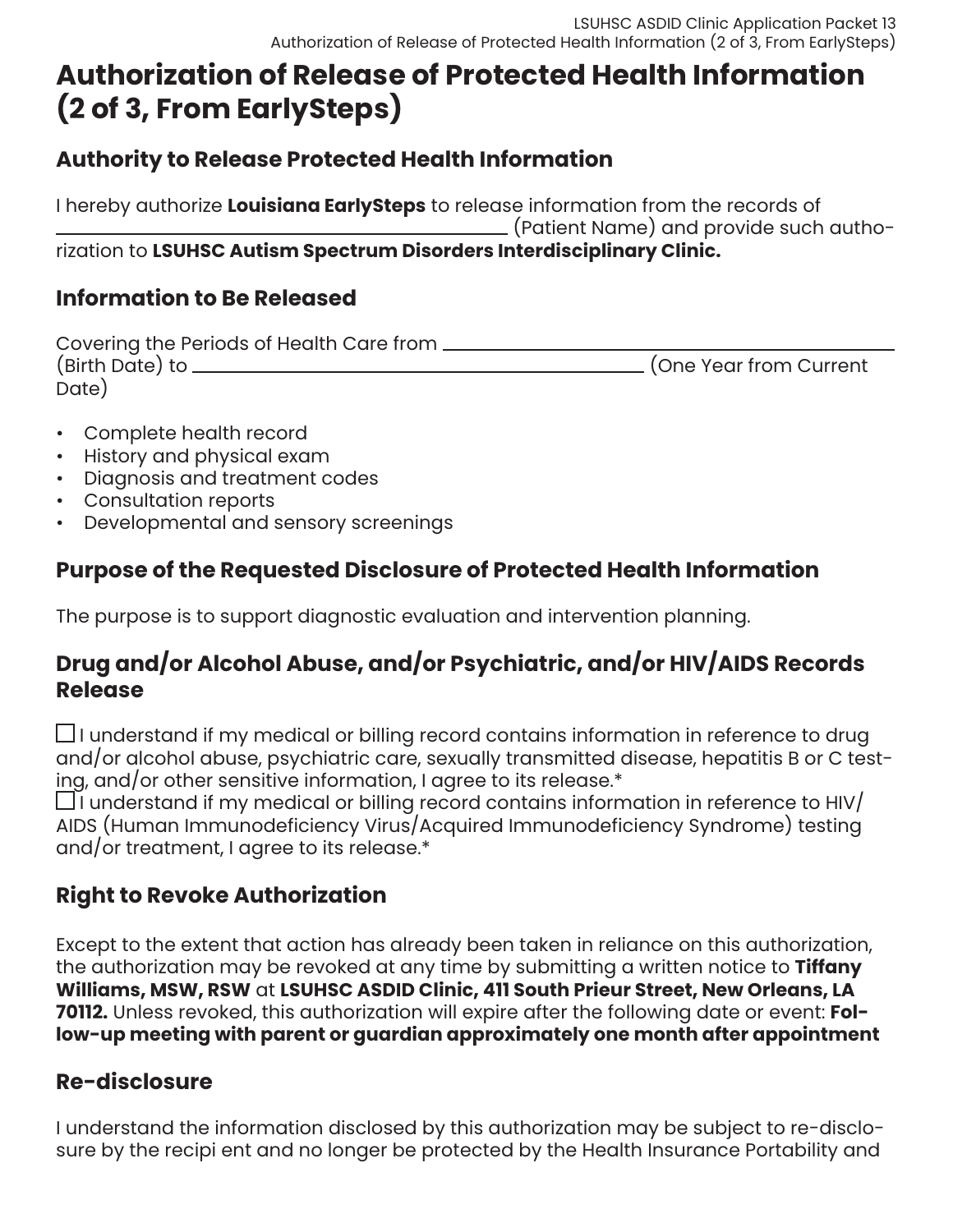Accountability Act of 1996.

#### **Signature of Patient or Personal Representative Who May Request Disclosure**

I understand that I do not have to sign this authorization, and my treatment or payment for services will not be denied if I do not sign this form. However, if health care services are being provided to me for the purpose of providing information to a third-party (e.g. fitness-for-work test), I understand that services may be denied if I do not authorize the release of information related to such health care services to the third-party. I can inspect or copy the protected health information to be used or disclosed. I hereby release and discharge LSUHSC-NO and its officers, directors, employees and students of any liability and the undersigned will hold them harmless for complying with this Authorization.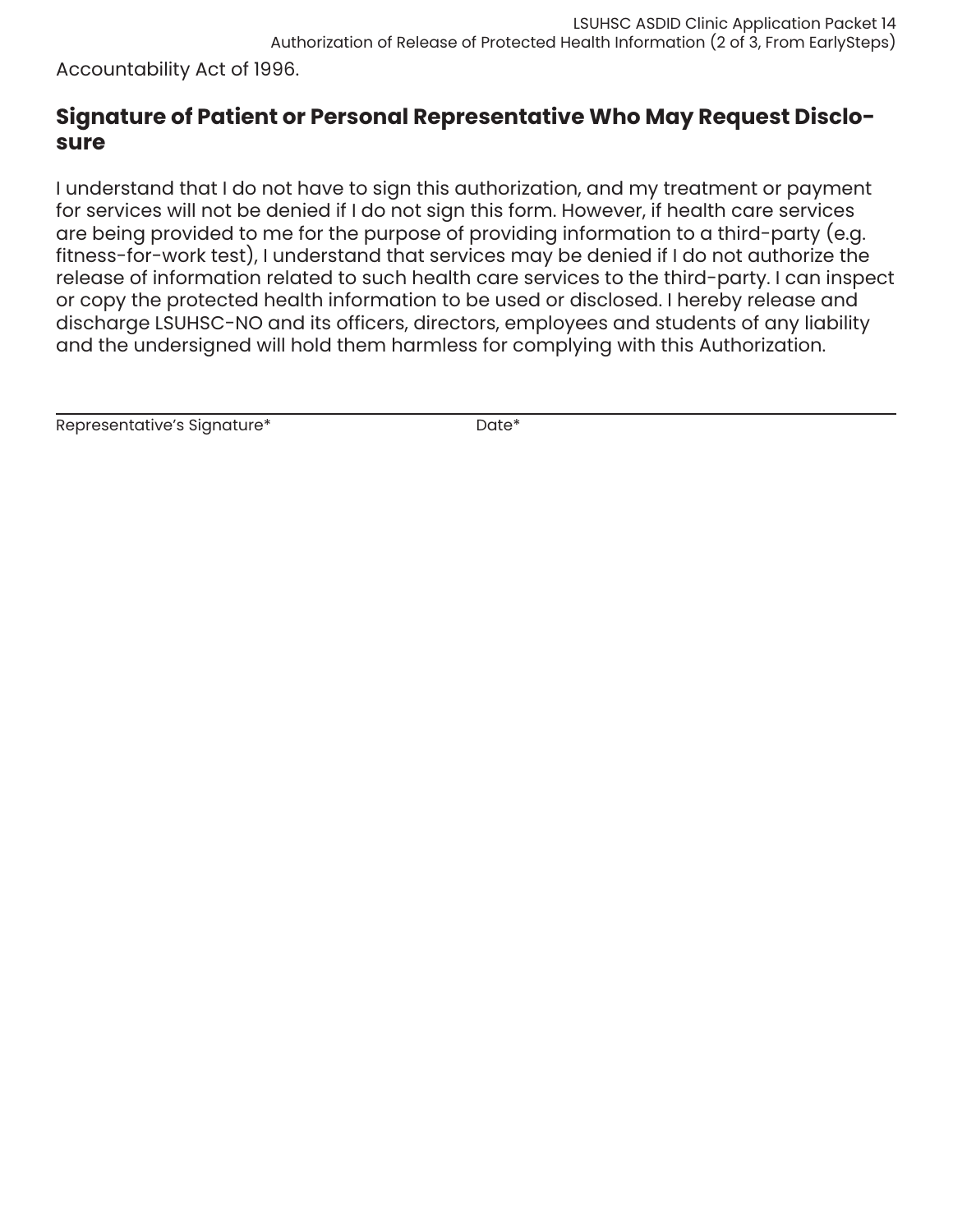## **Authorization of Release of Protected Health Information (3 of 3, From School)**

#### **Authority to Release Protected Health Information**

I hereby authorize (School Name) to release information from the records of (Patient Name) and provide such authorization to **LSUHSC Autism Spectrum Disorders Interdisciplinary Clinic.**

#### **Information to Be Released**

| Covering the Periods of Health Care from. |                          |
|-------------------------------------------|--------------------------|
| (Birth Date) to .                         | . (One Year from Current |
| Date)                                     |                          |

- Complete health record
- History and physical exam
- Diagnosis and treatment codes
- Consultation reports
- Developmental and sensory screenings

### **Purpose of the Requested Disclosure of Protected Health Information**

The purpose is to support diagnostic evaluation and intervention planning.

### **Drug and/or Alcohol Abuse, and/or Psychiatric, and/or HIV/AIDS Records Release**

 $\Box$ I understand if my medical or billing record contains information in reference to drug and/or alcohol abuse, psychiatric care, sexually transmitted disease, hepatitis B or C testing, and/or other sensitive information, I agree to its release.\*

 $\Box$  i understand if my medical or billing record contains information in reference to HIV/ AIDS (Human Immunodeficiency Virus/Acquired Immunodeficiency Syndrome) testing and/or treatment, I agree to its release.\*

## **Right to Revoke Authorization**

Except to the extent that action has already been taken in reliance on this authorization, the authorization may be revoked at any time by submitting a written notice to **Tiffany Williams, MSW, RSW** at **LSUHSC ASDID Clinic, 411 South Prieur Street, New Orleans, LA 70112.** Unless revoked, this authorization will expire after the following date or event: **Follow-up meeting with parent or guardian approximately one month after appointment**

## **Re-disclosure**

I understand the information disclosed by this authorization may be subject to re-disclo-